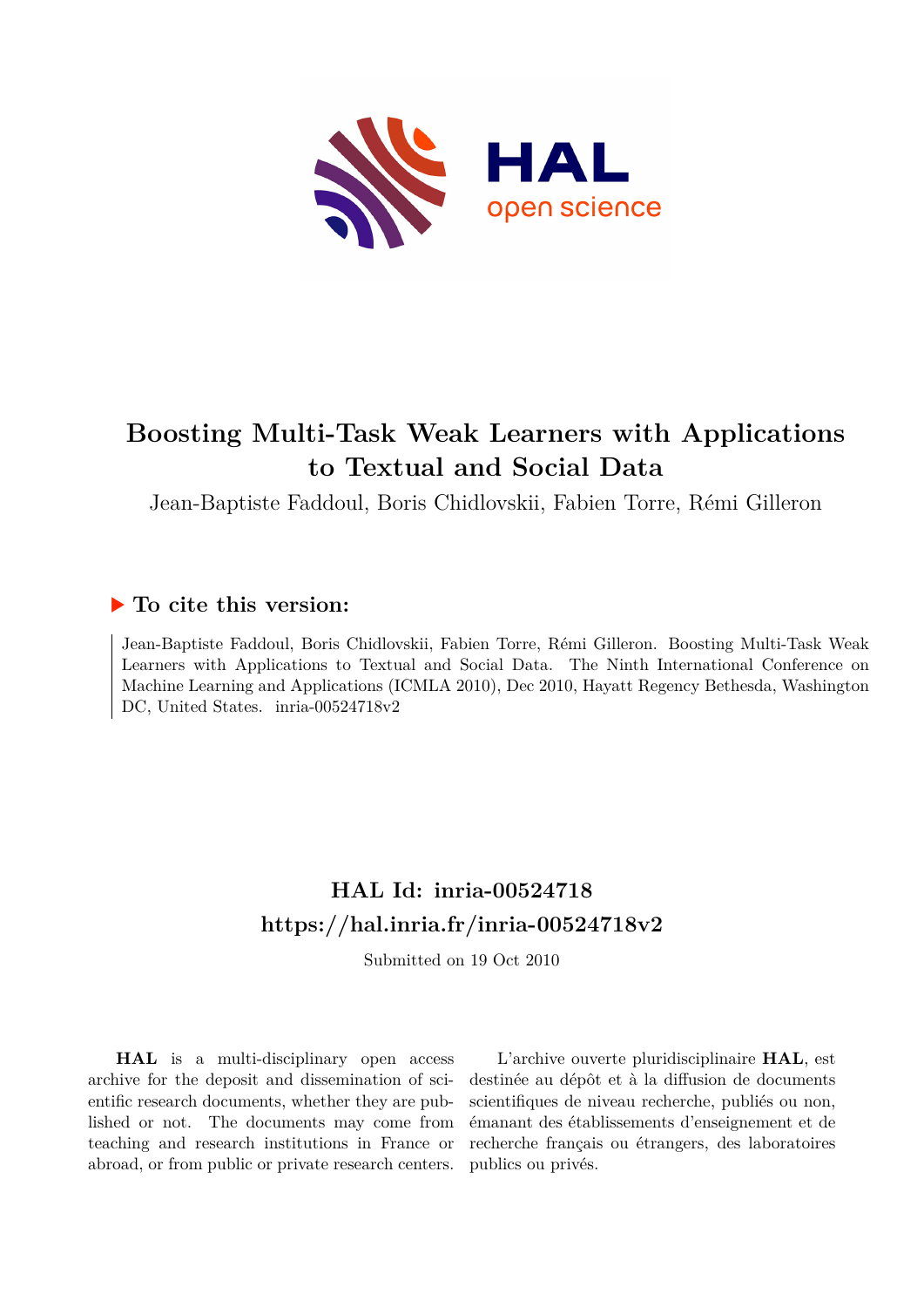# Boosting Multi-Task Weak Learners with Applications to Textual and Social Data

Jean-Baptiste Faddoul, Boris Chidlovskii Xerox Research Center Europe Meylan, FRANCE jean-baptiste.faddoul@xrce.xerox.com boris.chidlovskii@xrce.xerox.com

*Abstract*—Learning multiple related tasks from data simultaneously can improve predictive performance relative to learning these tasks independently. In this paper we propose a novel multi-task learning algorithm called *MT-Adaboost*: it extends Ada boost algorithm [1] to the multi-task setting; it uses as multi-task weak classifier a multi-task decision stump. This allows to learn different dependencies between tasks for different regions of the learning space. Thus, we relax the conventional hypothesis that tasks behave similarly in the whole learning space. Moreover, MT-Adaboost can learn multiple tasks without imposing the constraint of sharing the same label set and/or examples between tasks. A theoretical analysis is derived from the analysis of the original Adaboost. Experiments for multiple tasks over large scale textual data sets with social context (Enron and Tobacco) give rise to very promising results.

*Keywords*-Multi-task learning; Boosting; Decision trees; Textual and social data.

#### I. INTRODUCTION

The standard methodology in machine learning is to learn one task at a time when large problems are broken into small, reasonably independent sub-problems that are learned separately and then recombined in a proper way. The multitask learning attempts to extend this methodology [2]; its goal is to improve the performance of related tasks by learning a model which is able to represent the common knowledge across tasks.

Previous works on multi-task learning were essentially focused on neural networks, k-nearest neighbors [2], and support vector machines [3], [4], where the common knowledge is explicitly expressed as a shared part of the tasks. Similarly, probabilistic models have been adapted to the multi-task setting by introducing shared priors [5], [6].

Most of the existing techniques make some convenience assumptions, like sharing the same label set and/or examples between tasks. Moreover, they are often grounded on the hypothesis that related tasks tend to behave similarly in the whole learning space.

Unfortunately, dissimilar tasks might hurt the performance similarly to introducing noise in data and making global relatedness assumption turns to be too strong in real situations. Moreover this relatedness may show up different degrees or even different signs in different regions of the "learning space". It is therefore important that the multi-task learner

Fabien Torre, Remi Gilleron Lille university, INRIA LNE and LIFL Lille, FRANCE fabien.torre@univ-lille3.fr remi.gilleron@univ-lille3.fr

determines the relatedness of tasks, learns its different degrees and accommodates the inductive bias accordingly.

In this paper we promote the multi-task learning using the boosting principle in order to achieve the above mentioned goals. It is worth to note that boosting has been already used in multi-task learning for face verification [7]. Following the ideas different from ours, it learns a set of boosted classifiers and is based on a probabilistic model where a multinomial variable indicates how much each boosted classifier contributes to each task. The learning algorithm involves Expectation-Maximization (EM) to learn both the multinomial random variables as well as the classifiers. Dai et al. [8] developed a variation of AdaBoost [1] that can incorporate training data from a different distribution than the test set. Instead of learning multiple models, their approach lowers the weights of data points (from the other distribution) that are not representative for the test set.

In this paper we present a novel multi-task learning approach called *MT-Adaboost*. It extends Adaboost algorithm [1] to the multi-task setting. It uses a new multi-task weak classifier which is a multi-task decision stump (*MT-Stump*). An MT-stump has multiple levels. Each level is a decision stump for one task. Thus an MT-stump defines a partition of the instance space dependent on the tasks. MT-stumps allow to learn the relatedness between tasks in different regions of the instance space. The main contribution of this paper is to relax the previous constraints on sharing labels/examples and global relatedness hypothesis.

We first validate our approach on synthetic data sets. Then we consider two datasets which are large scale textual documents together with social features (Enron and Tobacco). We consider different binary tasks and we show that MT-Adaboost outperforms, for both tasks, state-of-the -art algorithms (SVM and Adaboost).

The rest of the paper is organized as follows. Our approach is presented and analyzed in Section II. Then, Section III explains the experimental settings and reports the evaluation results. Section IV concludes the paper and presents future work.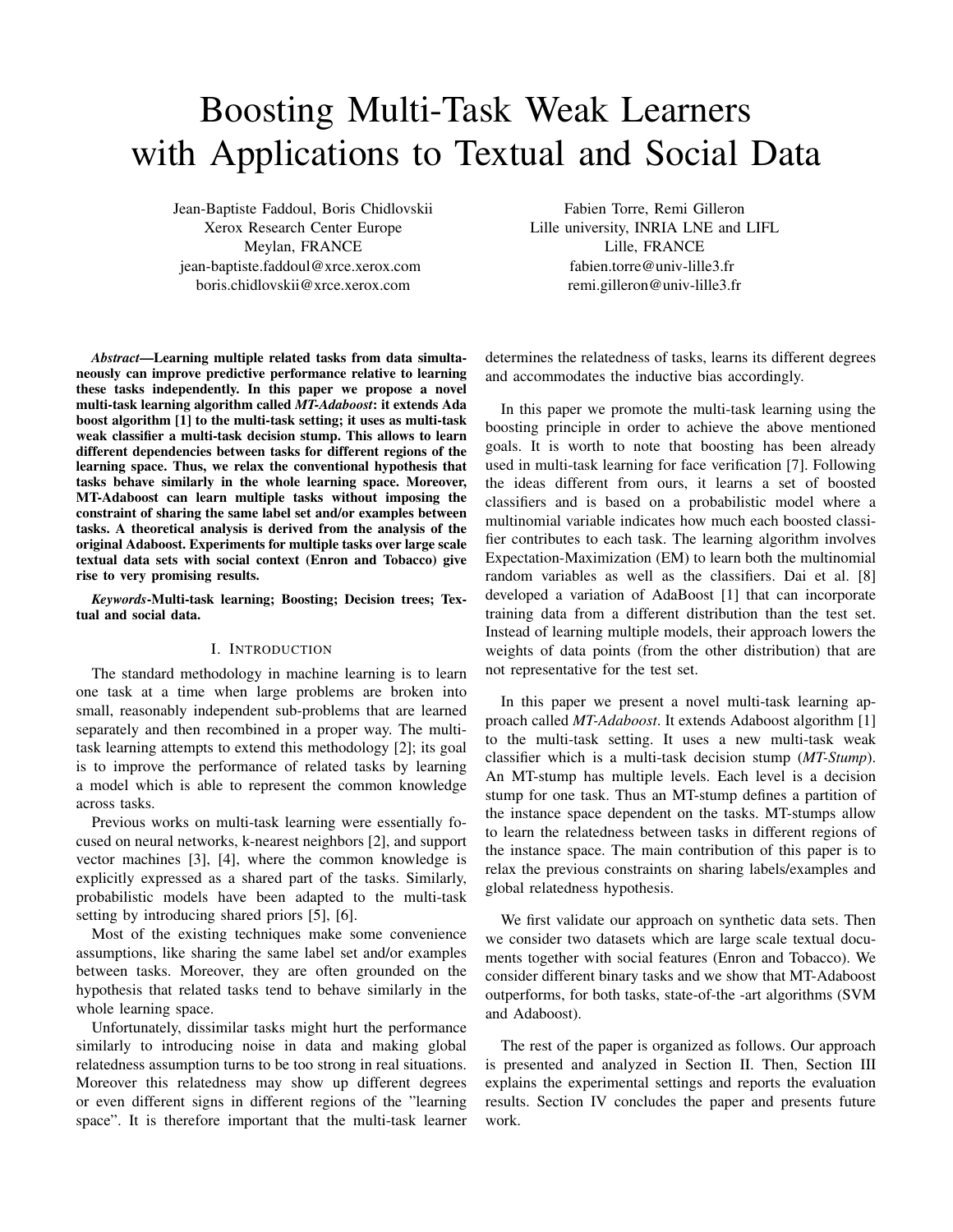#### II. MT-ADABOOST

For sake of clarity, we now consider two supervised classification tasks  $T_1$  and  $T_2$  and we postpone the *n*-tasks case until the conclusion. Let X be the instance space, the task  $T_1$  (and similarly for  $T_2$ ) is defined as follows.  $D_1$  is a distribution over X, let  $f_1 : X \to Y_1$  be a target function, given a sample  $S_1 = \{(x, f_1(x)) \mid x \in \mathcal{X}\}\$ , find an hypothesis function  $h_1$ which minimizes  $error(h) = Pr_{x \sim D_1}[h_1(x) \neq f_1(x)]$ . We will consider binary classification tasks.

We propose to learn the tasks simultaneously. We formalize the multi-task learning problem as follows. We suppose a distribution D over  $\mathcal{X} \times \{1,2\}$ . The intuitive idea is to choose an instance together with a task. The classification task we consider is: given a sample  $S_1 \cup S_2$ , find an hypothesis  $h : \mathcal{X} \to Y_1 \times Y_2$  which minimizes  $error(h) =$  $Pr_{\langle x,i\rangle\sim D}[h_i(x) \neq f_i(x)]$ , where  $h_i(x)$  is the *i*-th component of  $h(x)$  and  $i \in \{1,2\}$ . The error is a combination of errors for the two original tasks. The way errors are combined depends on the distribution D, i.e. on distributions  $D_1$  and  $D_2$ and how the two tasks are related. Our formalization of multitask problems will allow to adapt Adaboost in Section II-B. But, before, let us present the weak learners we consider.

#### *A. Multi-task Weak Classifiers*

We generalize stumps for multi-task problems. Recall that stumps are one-level decision trees, i.e. a stump is defined by a test node and two prediction nodes. Thus, they define very efficient weak classifiers. Moreover, they allow to learn accurate strong classifiers when used in boosting algorithms [9].

Let us consider the two classification tasks in Figure 1. They are defined over the same two attributes, but each one has different label set, and the samples are disjoint. The two tasks do not seem to be globally related, but in different regions of the space they show up different signs of strong relatedness.

Thus, we introduce multi-task-stumps (*MT-stumps*), which are able to capture the relatedness, even when it differs accross the different regions of the space. An MT-stump for two tasks has two levels. The first level is the root and it is a decision stump for one of the two tasks  $T_1$  or  $T_2$ . The second level is located at the two prediction nodes of the first level. For each of the two prediction nodes, it is defined by a decision stump for the other task. An example of MT-stump, where task  $T_2$ is chosen at the root, is shown in Figure 2. We do not give a formal definition, but it is easy to see that an MT-stump for two classification tasks over label sets  $Y_1$  and  $Y_2$  defines a function h from X into  $Y_1 \times Y_2$ . It is worth noting that the partition of the input space defined by an MT-stump depends on the two tasks.

#### *B. Formal MT-Adaboost*

We consider the multi-task setting as defined above, with MT-stumps used as weak classifiers. A straightforward adaptation of the original Adaboost to multi-task learning leads to the algorithm MT-Adaboost presented in Figure 3.

One difference from Adaboost is that we consider two samples  $S_1$  and  $S_2$  for the two tasks  $T_1$  and  $T_2$ . We suppose



(c) The partition defined by an MT-stump. The first level of the MT-stump is a decision test for the second task. Its second level contains two decisions tests for the first task.

Fig. 1. Two tasks resolved by an MT-stump.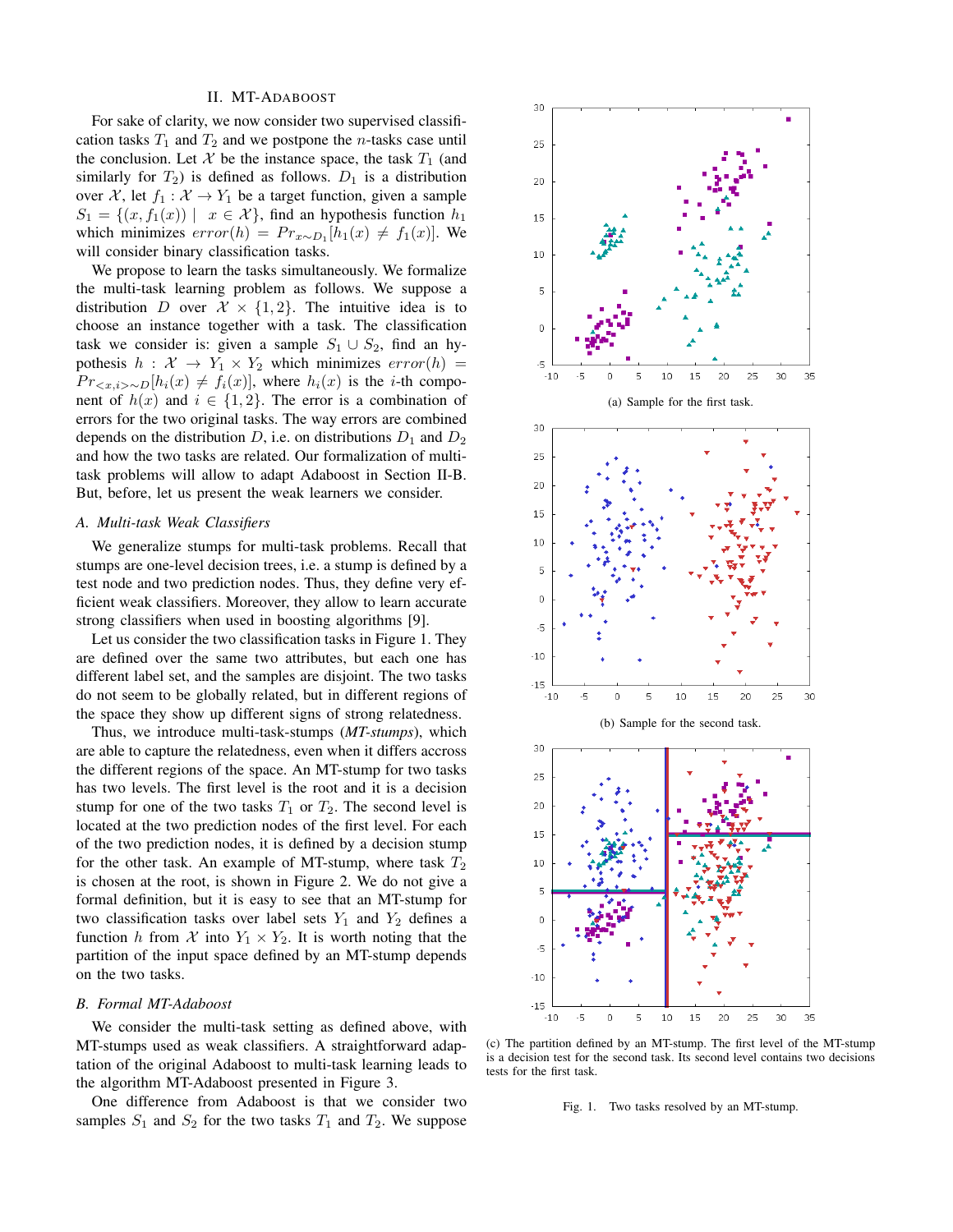

Fig. 2. An MT-stump: a stump for task  $T_2$  at the root, two stumps for task  $T_1$ , one defined on the set of instances satisfying  $x \le 10$ , the second one defined on the set of instances satisfying  $x > 10$ . For instance, let us consider an instance  $a = (x = 12, y = 11)$ , the MT-stump classifies a as  $\triangle$  for  $T_1$ and  $\bigtriangledown$  for  $T_2$ .

that the sample  $S_i$  corresponds to examples drawn according to a distribution D over  $\mathcal{X} \times \{1,2\}$  with i as second component. Therefore, we consider, in MT-Adaboost, distributions over  $S = S_1 \cup S_2$ .

Another difference is that the error is computed in the multitask setting. Indeed, for each  $t$ , an hypothesis  $h<sup>t</sup>$  is an MTstump, therefore  $h^t$  is a function from  $\mathcal{X}$  into  $Y_1 \times Y_2$ . We recall that the true error of  $h^t$  w.r.t. target functions  $f_1$  and  $f_2$ has been defined as  $error(h^t) = Pr_{\langle x,i\rangle \sim D}[h_i^t(x) \neq f_i(x)],$ where  $h_i^t(x)$  is the *i*-th component of  $h^t(x)$ ,  $i \in \{1,2\}$ , and D a distribution over  $\mathcal{X} \times \{1,2\}$ . Now, given a distribution  $D<sup>t</sup>$  over  $S = S_1 \cup S_2$ , the (empirical) error is defined as

$$
\text{err}(h^t, S, D^t) = \sum_{e \in S: \text{pred}(h^t, e) \neq \text{class}(e)} D^t(e)
$$

where  $\text{pred}(h^t, e) = h^t_i(e)$  if  $e \in S_i$  and  $\text{class}(e)$  is the label of e in  $S_i$ . The (empirical) error  $\epsilon^t = \text{err}(h^t, S, D^t)$  is the sum of the weighted error of the hypothesis  $h<sup>t</sup>$  on the two sets  $S_1$  and  $S_2$  w.r.t.  $D^t$ .

MT-Adaboost is the original Adaboost adapted to the multitask setting. Therefore MT-Adaboost inherits all properties of the original Adaboost. For instance, we have proved that, for all  $D^1$  over  $S = S_1 \cup S_2$ , the training error (empirical error w.r.t.  $D<sup>1</sup>$ ) decreases exponentially with the number of boosting iterations because the training error is at most

$$
exp\left(-2\sum_{t=1}^{T}(0.5-\epsilon^t)^2\right)
$$

Now, it remains to define a weak learning algorithm for MT-stumps in the multi-task learning setting, i.e. a learner that provides hypothesis with error strictly less than 0.5.

#### *C. Weak Learning MT-stumps*

Let us consider a distribution  $D'$  over  $S = S_1 \cup S_2$ , a weak learning algorithm  $L$  must, given as input  $S$  and  $D'$ , output

#### Fig. 3. MT-Adaboost

- Require: T *the number of boosting iterations*,
	- $S_1$  and  $S_2$  *samples for the two tasks*,  $S = S_1 \cup S_2$
	- init *initializes the distribution* D *over* S,
	- L *a weak learner that returns an MT-stump given as input* S *and a distribution* D *over* S,
	- class *returns the label of an example*,
	- pred *with input an MT-stump, returns the label w.r.t. task i for*  $e \in S_i$ ,
	- err *a function that computes the error of a MT-stump w.r.t.* S *and a distribution* D *over* S.
- 1:  $D^1 = \text{init}(S)$  {*initialize distribution*}
- 2: for  $t = 1$  to  $T$  do
- 3:  $h^t = L(S, D^t)$  {*train the weak learner*}
- 4:  $t = \text{err}(h^t, S, D^t)$  {*calculate the error*}
- 5:  $\alpha^t = \ln(\frac{1-\epsilon^t}{\epsilon^t})$  $\frac{t-\epsilon^{\epsilon}}{\epsilon^t}$ ) {*calculate hypothesis weight*}
- 6: **for**  $e \in S$  **do** {*update the distribution*}

7: if 
$$
class(e) = pred(h^t, e)
$$
 then

8:  $D^{t+1}(e) = \frac{D^t(e) \cdot \exp(-\alpha^t)}{Z^t}$ <br>
9: **else**<br>
10:  $D^{t+1}(e) = \frac{D^t(e) \cdot \exp(+\alpha^t)}{Z^t}$ 

$$
Q_2 = \bigcup_{i=1}^n
$$

$$
D^{t+1}(e) = \frac{D^t(e) \cdot \exp(+\alpha^t)}{Z^t}
$$

- 11: end if
- 12: end for
- 13: end for
- 14: **return** Classifier  $h(x) = \arg\max_{(y_1, y_2)} \sum_{t=1}^T \alpha^t h^t(x)$

an MT-stump h such that the empirical error  $err(h, S, D')$  is strictly less than  $\frac{1}{2}$ .

First, we show that there always exists an MT-stump satisfying this condition. For this, let us consider an MT-stump, and let us consider the *dual* MT-stump obtained by inverting the predicted class at each prediction node of the original MTstump. It is easy to show that if an MT-stump has an error  $\epsilon$ , its dual has the error  $1 - \epsilon$ . Which means that we can always find an MT-Stump with error strictly inferior to  $\frac{1}{2}$ .

So it is possible to define a weak learner, called Exhaustive-MTS-Learner, as follows: enumerate all possible MT-stumps and keep the one with the lowest error. To enumerate all MT-stumps, the learner loops on the two tasks (each of them can be used at the root of the tree), then it loops on the three stumps to be defined in an MT-stump, loops on the possible features and loops on the possible values for each attribute. Let us denote by  $a$  the number of features and by  $v$  the maximal number of values, then the number of tests is av, the number of stumps for one task is at most  $2av$ , the number of MT-stumps with a fixed order on the two tasks is at most  $(2av)^3$ , and last the number of MT-stumps is at most  $2(2av)^3$ . Let us note that all MT-stumps can be produced only one time before boosting, and then, at each boosting step, Exhaustive-MTS-Learner only evaluates each MT-stump w.r.t. the current distribution.

When Exhaustive-MTS-Learner does not apply because the number of the MT-stumps is too large for the algorithm to be efficient, we use randomization. We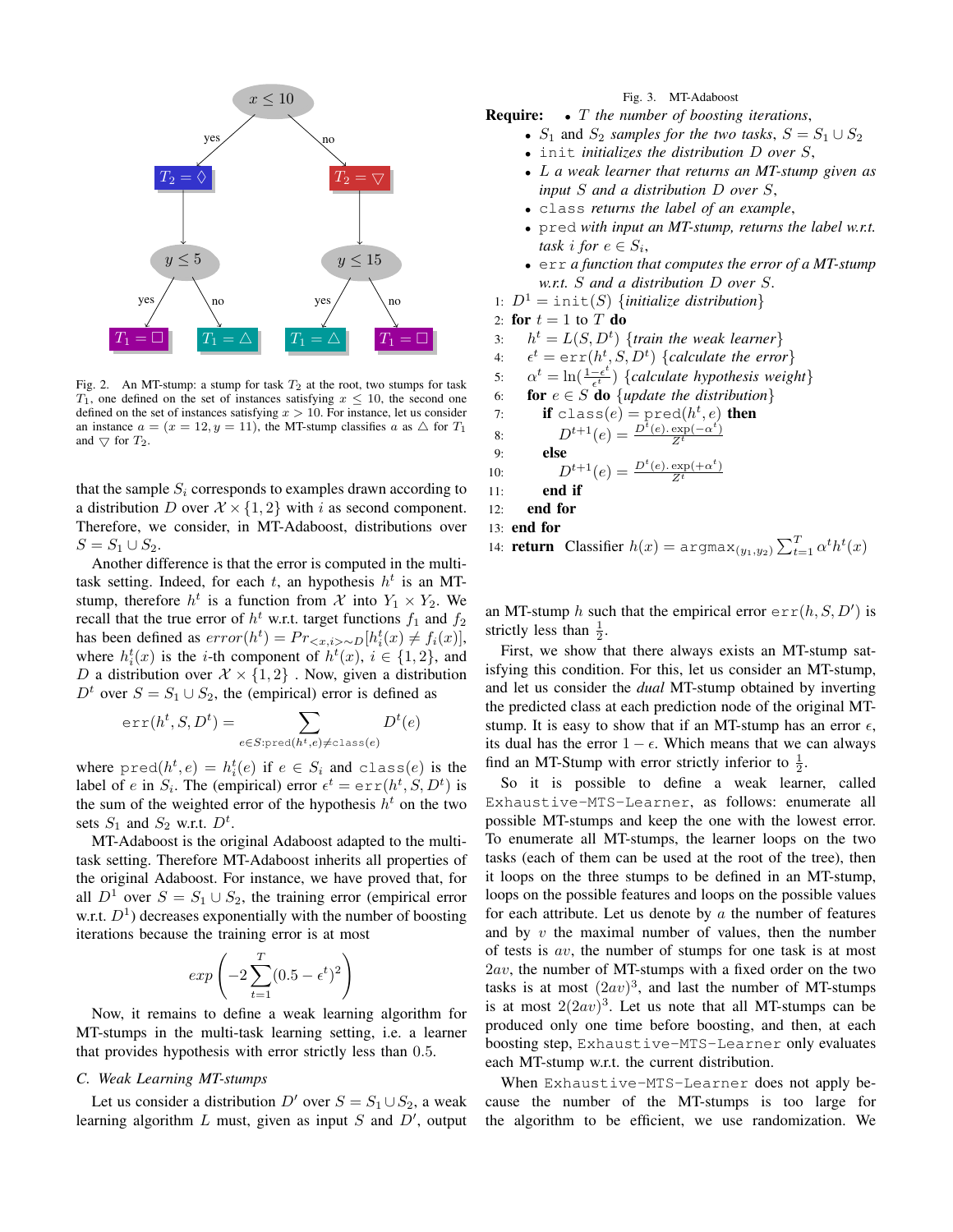generate at random  $n$  MT-stumps and keep the hypothesis with the lowest error. This algorithm is called Stochastic-MTS-Learner. The random generation process of MT-stumps is defined as follows. We first pick up randomly a task, then based on a randomly chosen feature we construct a stump for this task which is the first level in the MT-Stump, see Figure 2. For the second level, we sample a task, then two random stumps are sampled for this task, one will be placed under the first decision leaf of the first level stump and the second under the second leaf, and so on for the other levels. It can be proved that Stochastic-MTS-Learner generates with high probability an MT-stump with error inferior to  $\frac{1}{2}$ . Indeed, we proved that if an MT-stump has an error  $\epsilon$ , its dual has the error  $1 - \epsilon$ . Therefore, half of the MT-stumps have an error lower than 0.5. Consequently, we fail to obtain a weak hypothesis among  $n$  randomly produced MT-stumps with probability less than  $(\frac{1}{2})^n$ . Thus Stochastic-MTS-Learner outputs an MT-stump which is a weak classifier with high probability. Also Stochastic-MTS-Learner can be modified such that, if no weak classifier is found among the  $n$  MT-stumps, the generation process continues until a weak MT-stump is produced.

Many optimization techniques coming from decision tree induction are possible but will not be discussed in this paper.

#### III. EXPERIMENTS

In the following, we describe in detail the datasets, the preprocessing applied on them before reporting our experimental comparisons between MT-Adaboost and two single task learning methods SVM and Adaboost with Stumps.

#### *A. Datasets*

Our approach has been validated on one synthetic dataset and two real datasets. The synthetic one is a mixture of 2D multivariate Gaussians. It has two binary tasks  $T_1$  and  $T_2$ <sup>1</sup>:

- $T_1$ : composed of four Gaussians two for each class, each Gaussian has 50 examples.
- $T_2$ : composed of one Gaussian per class, each Gaussian has 1000 examples.

As shown in Figure 1,  $T_1$  is not linearly separable, whereas  $T_2$  is. A percentage of 1% of noise is introduced for  $T_1$  and  $5\%$  for  $T_2$ .

Second, we consider two large scale textual datasets namely Enron and Tobacco. They are used for the TREC (Text REtrieval Conference) legal track challenge<sup>2</sup>. Lawsuits involving companies and/or individuals have huge collections of documents varying from hard copy official documents to emails. A group of lawyers are engaged to mine those collections of millions of documents in order to decide which ones are *responsive* for a certain lawsuit. Case mining is costly, time consuming and critical since a single document might have an impact on the lawsuit. This kind of legal document collections is not easily available and even if they were, they would require considerable annotation efforts due to their huge size. To the best of our knowledge two real datasets of this kind are available: Enron and Tobacco, they have been used in the TREC legal track challenge for the last five years.

*Enron dataset* <sup>3</sup> contains all e-mails sent and received by some 150 accounts of the top management of Enron and spanning a period of several years, the total number of messages is about 250,000. Almost no censorship has been applied to the contents, resulting in a vast variety of subjects ranging from business related topics to strictly personal messages. It is no wonder that the Enron Corpus opened up completely new possibilities to the research [10], [11] and [12].

*Tobacco dataset* is based on documents released under the tobacco Master Settlement Agreement" (MSA). The MSA settled a range of lawsuits by the Attorneys General of several US states against seven US tobacco organizations (five tobacco companies and two research institutes). The University of California San Francisco (UCSF) Library, with support from the American Legacy Foundation, has created a permanent repository, the Legacy Tobacco Documents Library (LTDL), for tobacco documents [10]. The collection is based on a snapshot, generated between November 2005 and January 2006, of the MSA sub-collection of the LTDL. After reformatting OCR and metadata; and filtering documents with formatting problems; the collection consists of 6,910,192 document records in the form of XML elements [13].

#### *B. Preprocessing*

*Enron:* Annotations of the Enron dataset come from two different sources. The first is from the Department Of Justice of the United States DOJ<sup>4</sup>, which has published a list of responsive emails used in the trials against the two CEO's of Enron. This set along with a manually annotated nonresponsive emails constitute a binary classification task, *Responsive* Vs. *Non-responsive*, with total of 372 emails. The second annotated set comes from students of Berkeley University. Emails in this set are annotated by topic, for an average of 250 emails per topic. Five topics are used inn our experiments: *Business*, *Legal*, *Influence*, *Arrangement* and *Personal*. Since the two sets are small, and they share a common knowledge (ex. a personal email is not likely to be a responsive email), so learning them simultaneously would be advantageous. It should be noted, that those two sets are disjoint, i.e., there are no examples provided with both annotations. Since the task of discovering responsive documents is of interest for litigation applications, we consider it always in the experiments and we try to learn it with another task that comes from the topic annotated set: *Legal* Vs. *Personal*, *Business* Vs. *Arrangement* and *Influence* Vs. *Personal*.

Enron documents are multi-modal, they have textual information and social implicit information come from the underlying social network which is composed users connected

<sup>&</sup>lt;sup>1</sup>Figure 1 shows a simplified example of this dataset.

<sup>2</sup>http://trec-legal.umiacs.umd.edu/

<sup>3</sup>http://www.cs.cmu.edu/∼enron/

<sup>4</sup>http://www.usdoj.gov/enron/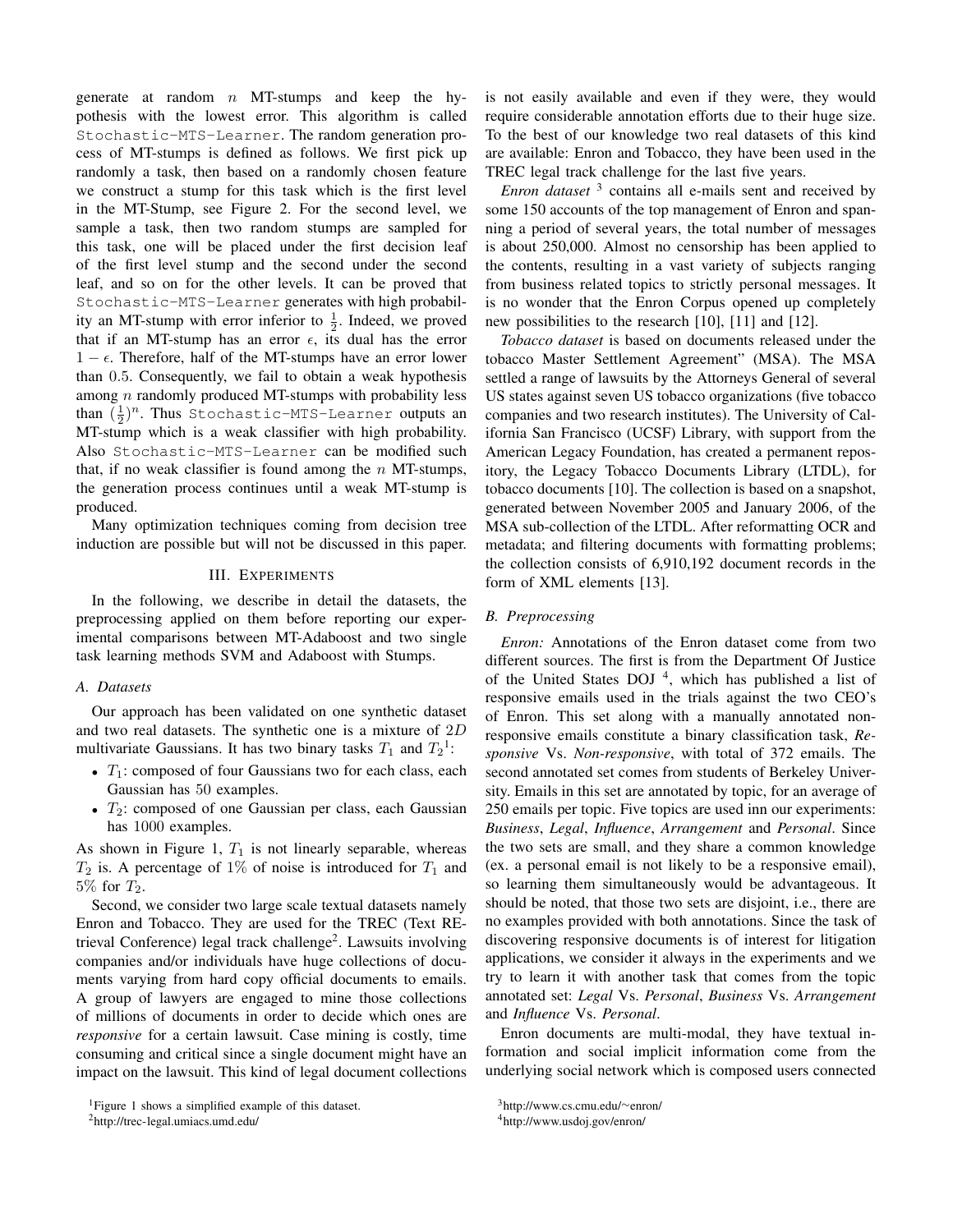through their emails communications. Textual features we use are 2200, each of which represents a cluster of semantically similar words, e.g., trip, journey and travel. The value of such a feature is the number of occurrences words of its cluster occurred in a given document.

In addition to textual features, we extract a set of commonly used features to represent key properties of actors (for more details please see [14]). To translate the properties of actors to properties of e-mails, set of 37 features is constructed to represent each message. A message is represented by three sets of 12 features, the first is the properties of the sender, the second is the average of the properties of all receivers and the third is the properties of the most prominent receiver (i.e. with the highest social score). The last feature is the number of receivers.

*Tobacco:* Each document is annotated by multiple labels. In total there are 70 possible labels with an average of 10.000 documents per label. To construct multi-task setting from multi-label, we chose 4 labels and construct from their documents two binary tasks:

- Task1: *Smoking and lung cancer Vs. Marketing strategy.*
- Task2: *Nicotine and addiction Vs. Advertisements.*

It should be noted that each chosen document has one and only one of the four labels, i.e., there is no intersection between tasks' documents. For Tobacco, each document is represented by bag-of-words features. We have 40200 distinct words in the chosen collection, for each word there is a feature which has value 1 if the word exists in the document and 0 otherwise.

#### *C. Algorithms and settings*

For our algorithm, we define init(S), where  $S = S_1 \cup S_2$ , as the distribution  $D^1$  such that, for each  $e \in S$ ,  $\mathcal{D}^1(e) =$  $\frac{1}{4\sqrt{S_i^k}}$  where  $S_i^k$  contains examples of class  $(k)$  in task  $T_i$ . This corresponds to sampling with probability  $\frac{1}{2}$  one of the two tasks  $T_i$ , then sampling with probability  $\frac{1}{2}$  one of the two classes  $(k)$  of the selected task and finally sampling uniformly at random in the set  $S_i^k$ .

Stochastic-MTS-Learner is used in all the experiments as the weak learner for MT-Adaboost, with  $n = 1000$  $(n$  is the number of randomly sampled MT-stumps at each step of boosting).

To evaluate the performance of MT-Adaboost we compare it with two state of the art Single Task Learning methods, Support Vector Machines SVM and Adaboost. To run SVM we use *LibLinear* software<sup>5</sup>. Which is an SVM implementation with linear kernel. Choosing linear kernel for our datasets was not arbitrary, but it was motivated by a practice in the literature to use them when dealing with large scale data sets where we have already huge number of dimensions that makes the data likely to be linearly separable without the need to project it to higher dimensional spaces, that would complicate the calculations, and does not bring a significance improvement. Adaboost is used with decisions stumps as the weak learner since they are the closest to our algorithm.

|                  | Error rate | StdDev |
|------------------|------------|--------|
| $T_1$ SVM        | 9.698      | 1.06   |
| $T_1$ Adaboost   | 9.999      | 1.87   |
| $T_1$ MTAdaboost | 2.299      | 0.44   |
| $T2$ SVM         | 8.674      | 1.33   |
| $T_2$ Adaboost   | 8.193      | 1.39   |
| $T_2$ MTAdaboost | 8.125      | 0.96   |

TABLE I ERROR RATE RESULTS FOR THE TWO SYNTHETIC TASKS,  $T_1$  and  $T_2$ 



Fig. 4. Test error curves for Adaboost and MT-Adaboost on two Enron tasks.

Both MT-Adaboost and Adaboost has only one parameter to tune which is the number of boosting iterations  $T$ . By doing Cross Validation on each pair dataset / algorithm, we chose the value at which the error tends to be stable. For both algorithms we chose,  $T = 25$  for Gaussian data,  $T = 300$  for Enron and  $T = 150$  for Tobacco. In the next section we will show empirically that the test (generalization) error converges to a minimum value with a small variance, after certain number of iterations, which means that empirically the algorithm does not overfit even when using large number of iterations. In [1] similar behavior has been observed.

#### *D. Results*

We measure the error rate (percentage of misclassified examples) and the standard deviation on the test set.

*Gaussian data:* As shown in Table I, MT-Adaboost outperforms Adaboost and SVM on both tasks with a significant improvement on  $T_1$  which is more difficult than  $T_2$ .

*Enron*: MT-Adaboost has got lower error rate than SVM and Adaboost on Enron tasks. Results are shown in Tables II, III, and IV In Figure 4 we show empirically that MT-Adaboost reduces the test error more than Adaboost on both tasks, and as Adaboost, MT-Adaboost's error becomes stable after a certain number of iterations, which means that it is also robust against over-fitting.

*Tobacco*: Similarly, MT-Adaboost outperforms Adaboost

<sup>5</sup>http://www.csie.ntu.edu.tw/∼cjlin/liblinear/